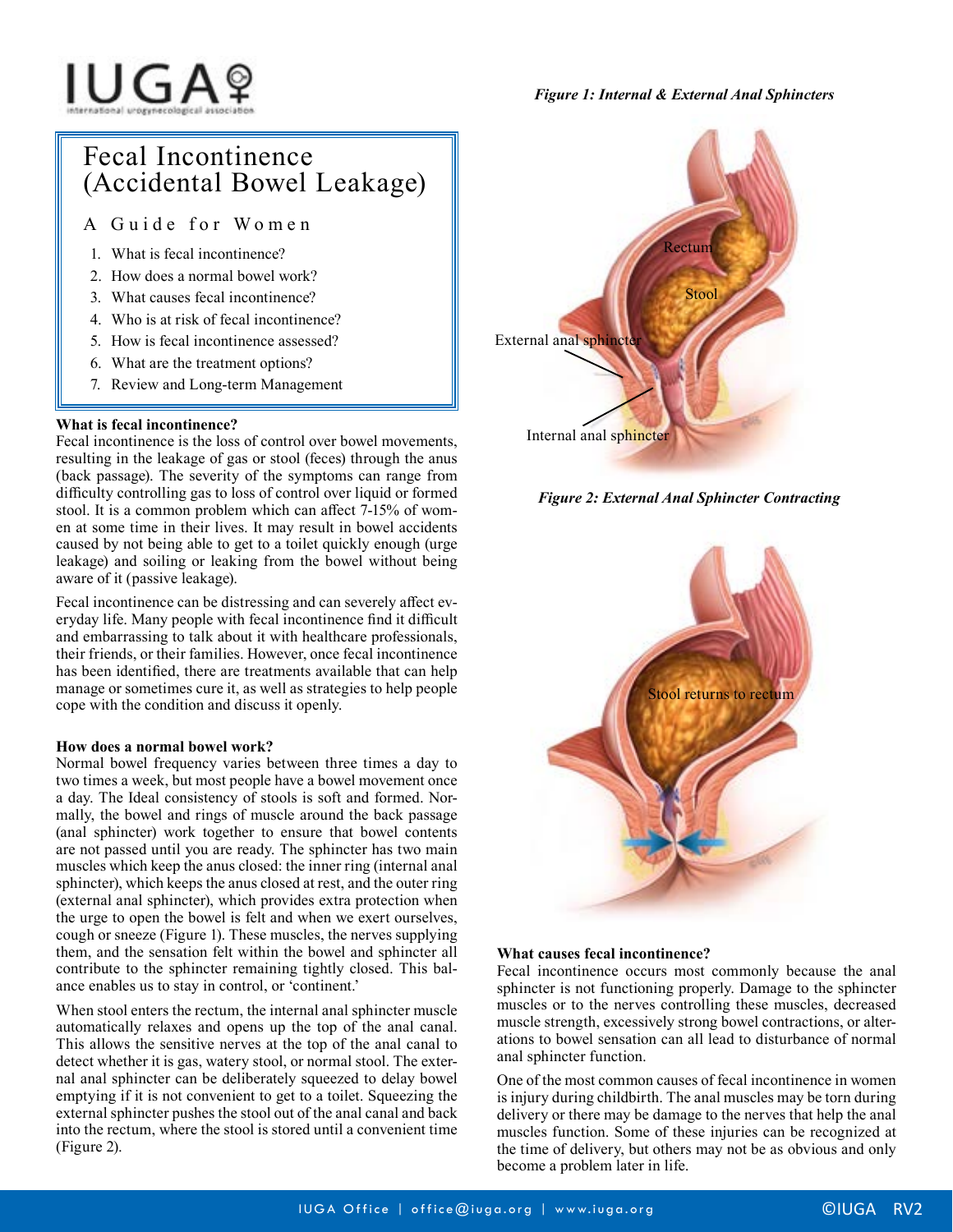Some individuals experience loss of strength of the anal muscles as they age, so fecal incontinence may become more of a problem with advanced age. Anal surgery or injury to the area around the anal muscle can also lead to a loss of bowel control.

# **Who is at risk of fecal incontinence?**

Certain groups of people are more likely to have fecal incontinence than others. Healthcare professionals should ask people in the groups below (or their caregivers) if they experience fecal incontinence:

- New mothers usually due to a tear (hidden or obvious) in the sphincter muscles
- People of any age who experience an injury or infection of the sphincter; they may be affected immediately or later in life
- People suffering from Inflammatory Bowel Disease (colitis) or Irritable Bowel Syndrome (alternating diarrhea and constipation together with abdominal pain) because the bowel is overactive and squeezes strongly
- People who have had an operation on their colon (part of the bowel) or anus
- People who have had radiotherapy to their pelvic area
- People who have had a prolapse (slippage of the organ from its normal position in the body) of their rectum or pelvic organs
- People who have injury to, or disease of, their nervous system or spinal cord, such as multiple sclerosis
- People with learning disabilities or memory problems
- Children and teenagers who were born with an abnormal sphincter or who have persistent constipation
- Frail or elderly people
- People with urinary incontinence

# **How is fecal incontinence assessed?**

An initial discussion with your doctor is the first step in assessing fecal incontinence. This discussion will help establish the degree of difficulty you have controlling your bowel movements and how it is affecting your lifestyle. By reviewing your history, your doctor may be able to identify the cause of the incontinence. For example, childbirth history – such as multiple births, large birth weight, forceps or vacuum-assisted deliveries, episiotomy or vaginal tears – is very important in determining possible causes. In some cases, bowel conditions, medical illnesses, and medications can play a role in loss of bowel control. If you are taking any medicines, your healthcare professional should consider whether this is making your incontinence worse, and if so, offer a different treatment if possible.

A physical examination of the anal area should be performed. An obvious defect (gap) or injury can be readily assessed. Tests of sphincter function are relatively simple to perform and are usually pain-free. The strength of the muscles, sensation, and nerve function, for example, can all be tested using simple pressure measuring devices. An ultrasound using a thin probe in the anal canal or placed against the perineum (area between the vagina and the anus) can provide a picture of the anal sphincter muscle rings and look for any disruption, thinning, damage, or defect (gap) in the anal muscles. Further tests may be needed depending on your situation.

As part of your assessment, you should be given advice to help

you deal with your incontinence. Your healthcare professional should tell you about continence products available and how to use them, including disposable pads. Advice on cleaning and protecting your skin to prevent it from getting sore as well as advice on odor control and how to deal with your laundry should also be given.

#### **What are the treatment options?**

It is possible to regain control of your bowel. While this may seem difficult at times, there are many simple and effective treatments available. You may need to work with a specialist who has expert knowledge about fecal incontinence. The following measures will help you manage your symptoms and regain control.

#### **Simple Self-help Measures**

#### *Diet / Bowel Habits*

The type of food you eat and the amount of fluid you drink impact the frequency of bowel movements and the firmness of your stools. You may be asked to keep a diary of your food and fluid intake. You should eat a healthy balanced diet and drink between 1.5-2 liters of fluid per day (6-8 cups). Water is the best fluid. Caffeinated drinks should be kept to a minimum. It is worth experimenting with your diet to see if certain foods or liquids, such as caffeine or alcohol, worsen the situation.

Ensuring you have bowel movements at regular times during the day can help manage your fecal incontinence. If possible, use the toilet after a meal and make sure you have access to a private, comfortable and safe toilet facility that you can use for as long as you need. You should be advised about correct positioning, such as having your feet elevated off the ground with a small step or stool, when emptying your bowel (Figure 3). Straining or using abdominal pressure to push down should not be used when having a bowel movement.

# *Access to the Toilet*

Make sure you can use the toilet as easily as possible. A healthcare professional may assess your home and your mobil-

# *Figure 3*

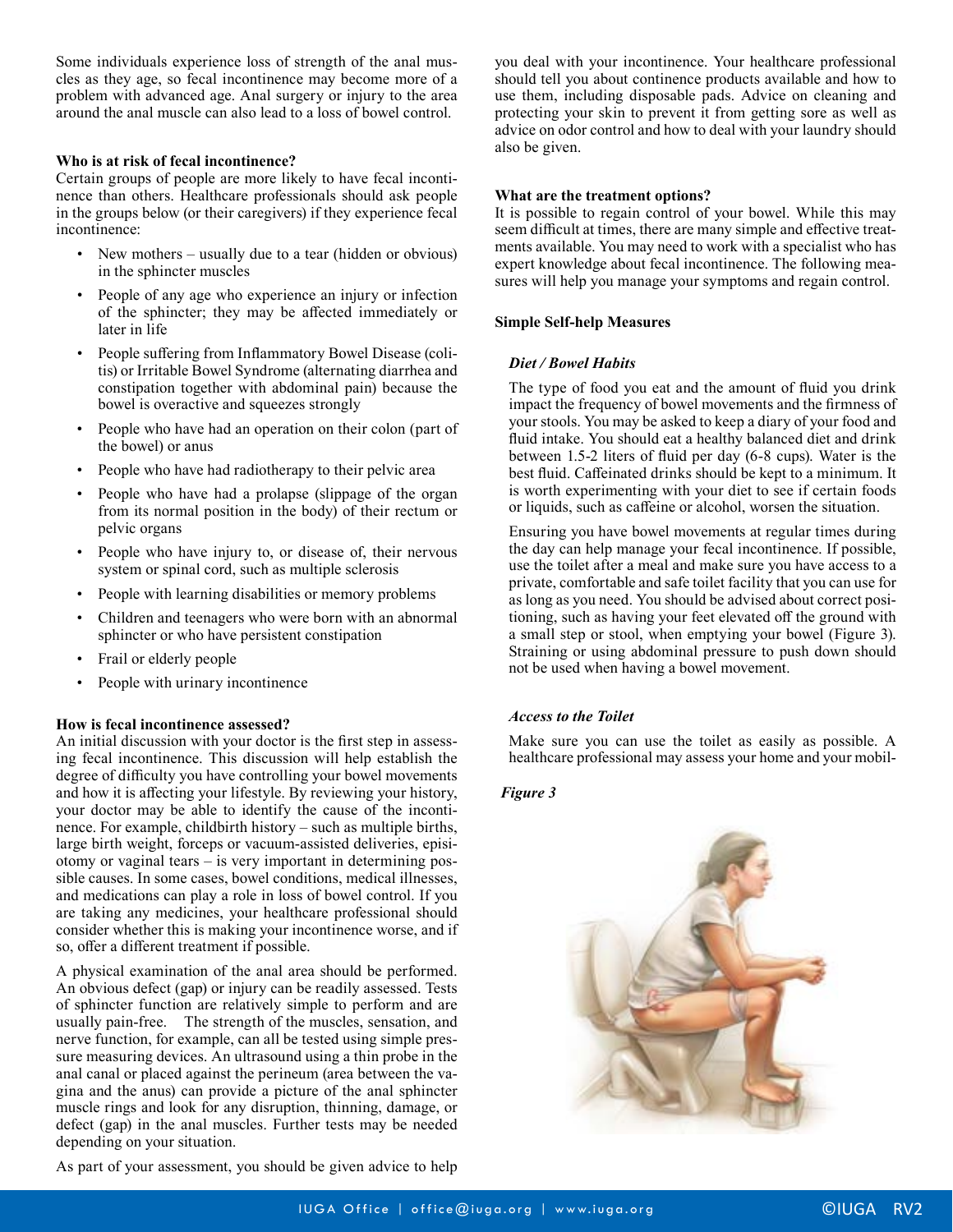ity to see what extra help or equipment you might need to help you get to the toilet. If you are in a hospital or a care home, toilets should be easy to find and help to use the toilet should be available if you need it. Your privacy and dignity should always be respected.

# *Skin Care*

Anyone who has frequent bowel movements, diarrhea, or accidental fecal leakage may get sore skin around the back passage. This can be very uncomfortable and distressing. Occasionally, the skin may become so inflamed that it breaks into open sores. These sores can be difficult to heal. Taking good care of the skin around your back passage can help to prevent these problems from developing. Tips to prevent soreness:

- After a bowel movement, wipe gently with soft toilet paper.
- Whenever possible, wash around the anus after a bowel movement. Use warm water only; disinfectants and antiseptics can sting if you have sores.
- After washing, gently pat your bottom dry with a soft towel (or soft toilet paper); do not rub.
- Avoid using products with a perfume on your bottom, such as scented soap, talcum powder, or deodorants. Use a non-scented soap. Many baby wipes contain alcohol and should be avoided.
- Wear cotton underwear to allow the skin to breathe.
- Avoid tight jeans and other clothes which might rub the area.
- Use non-biological washing powder for underwear and towels.
- Avoid using any creams or lotions on the area unless advised to do so.
- If you need to wear a pad because of incontinence, use a pad with a soft surface.

# **Pelvic Floor / Anal Sphincter Exercises**

The pelvic floor is a sheet of muscles that extend from your tail bone to your pubic bone at the front, forming a "platform" between your legs. These muscles support the bladder, bowel, and uterus. The pelvic floor muscles help to control when you pass urine and open your bowel. Pelvic floor muscle exercises to improve the coordination and strength of the pelvic muscles can improve or stop any leakage from your bowel. If you opt for pelvic floor muscle exercises, a trained healthcare professional should plan a program with you, including regular assessment of your symptoms to see how well the exercises are working.

Special exercises to strengthen the anal sphincter muscles help many people. Techniques such as biofeedback are now available to retrain the bowel to be more sensitive to the presence of stool so that the sphincter contracts when necessary. Such techniques are used in conjunction with physical therapy to improve bowel and pelvic floor coordination. In addition, electrical stimulation involving the application of tiny, safe electric currents to the anus in order to improve coordination and strength may also be added to the treatment.

# **Medication**

Drugs may be helpful when:

- The bowel is squeezing too strongly resulting in urgency to get to the toilet quickly.
- The stool is very loose.
- The sphincter muscles are weak. Drugs can decrease movement in the bowel, make the stool more formed, and make the sphincter muscle tighter.
- Occasionally fecal incontinence is due to not emptying the bowel completely, and then use of suppositories or laxatives might be helpful.

#### **Nerve Stimulation**

Nerve stimulation is an outpatient treatment in which thin acupuncture-like needles are inserted into the skin above the ankle to stimulate the nerves involved in bowel and bladder function. It can be used to improve symptoms associated with accidental bowel leakage and fecal urgency. Around 1/3 of patients will experience a moderate improvement in episodes of bowel leakage, with more patients reporting an improvement in fecal urgency (an intense and sudden urge to have a bowel movement) and quality of life.

Sacral neuromodulation is another nerve stimulation treatment that uses electrical pulses to keep the anal sphincter closed. It is only suitable for people who have a weak but intact sphincter. It involves inserting electrodes under the skin in the lower back and connecting them to a pulse generator (Figure 4). This system produces pulses of electricity that are thought to affect the nerves controlling the lower part of the bowel and the anal sphincter, with the result that a person does not pass feces until he or she is ready to do so. There have been reports of good success with this method; 50 - 83% of people using the system see improvement or have no leakage. There is also evidence that quality of life improves once the sacral nerve stimulation system is in place.

# **Surgery**

If your doctor thinks surgery might help you, he or she should refer you to a specialist surgeon. The surgeon should discuss the possible options with you, explaining the risks and benefits and how likely the operation is to work. The type of operation offered will depend on what is causing your incontinence. If you